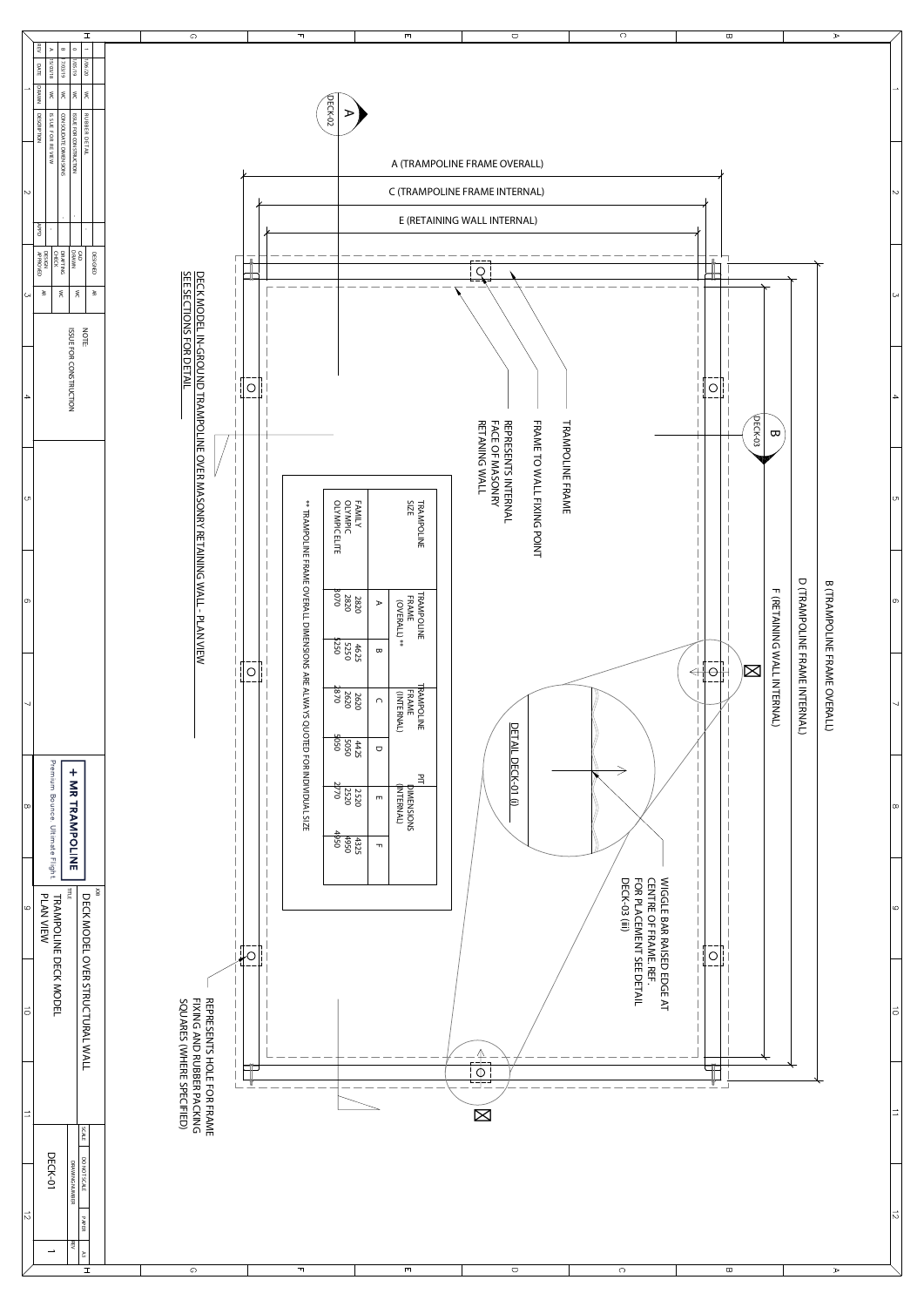| MODEL<br>IDE SECTION<br>15 | <b>STRUC</b><br>TURAL.<br><b>WALL</b>         |         |              | $-70$<br>$\circ$<br>$^{\circ}$ $\Delta$ .<br>$\triangleright$ "<br>▵<br>$\cdot$ 4<br>`Ar<br>$\Delta$<br>4<br>$\triangleright$ | $\Delta$<br>Δ<br>$\triangleright$                                     | ю<br>K<br>k                                                                     |                         |                       | lo            |
|----------------------------|-----------------------------------------------|---------|--------------|-------------------------------------------------------------------------------------------------------------------------------|-----------------------------------------------------------------------|---------------------------------------------------------------------------------|-------------------------|-----------------------|---------------|
| $\rightarrow$              | l g<br>۱ř                                     |         |              | <b>CONCRETE FOOTING</b><br>(DETAIL BY OTHERS)                                                                                 | WATER-PROOFING /<br>TANKING LAYER IF<br>REQUIRED<br><b>BLOCK WALL</b> | STEEL REINFORCED<br>SOLID MASONRY<br><b>RUBBER SPACER<br/>(WHERE SPECIFIED)</b> | <b>TRAMPOLINE FRAME</b> |                       | $\rightarrow$ |
| DECK-02<br>lN.             | DO NOT SCALE<br>DRAWING NUMBER<br><b>PAPE</b> |         |              |                                                                                                                               | PUMP AND PIT REQUIRED<br>IF GROUND NOT FREE<br>DRAINING               |                                                                                 |                         |                       | $ \vec{v} $   |
| $\overline{\phantom{a}}$   | है।<br>1 డ<br>I                               | $\circ$ | $\mathbb{F}$ | $\Box$                                                                                                                        | $\bigcirc$                                                            | $\circ$                                                                         | $\,\varpi\,$            | $\blacktriangleright$ |               |